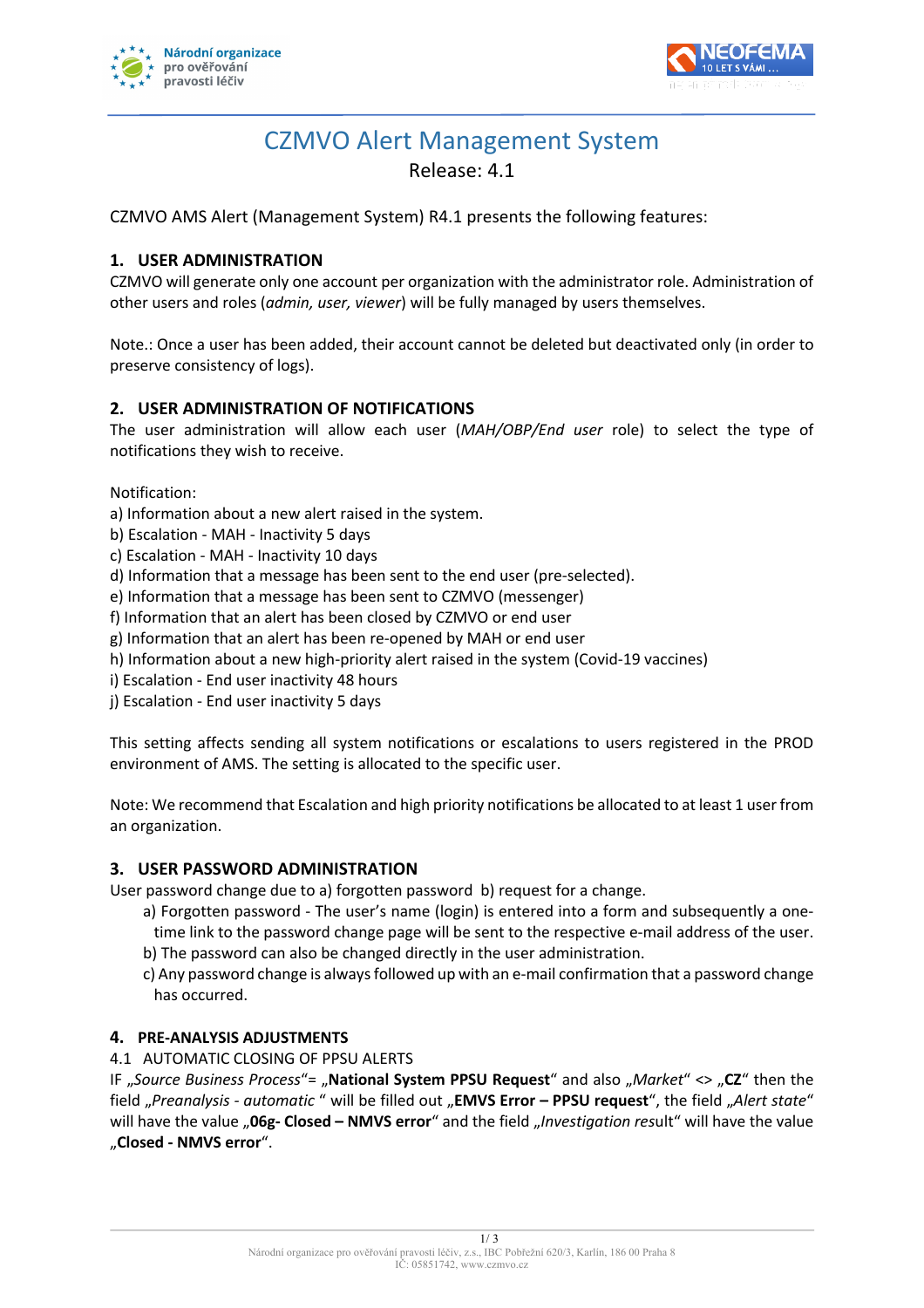



4.2 FURTHER ADJUSTMENTS IN PREANALYSIS – minor algorithm changes.

# **5. BULK IMPORT OF ALERT STATES**

We have reactivated the bulk import of alert states. It was necessary to adjust alert state check to ensure the process workflow is met while importing bulk alert states. The bulk import is available for both roles "end user" and "CZMVO".

## **6. UNIQUE UTC TIME**

Coordinated Universal Time (UTC) will be used in all communication. (logs, e-mails, etc.).

## **7. PRE-DEFINED MESSAGES**

- 7.1 API messages list has been extended with the field "*State for sending messages*" This field determines whether the API message will be applicable for the corresponding alert state. We have therefore adjusted proposing automatic messages in WEB AMS and API.
- 7.2 A filter for this field has been added to the API messages list.

## **8. FILTER – "NOOL MESSAGES"**

- 8.1 NEW FILTER IN THE LIST OF ALERTS For all roles we have added a filter to see alerts where "NOOL message" has been sent. (Similarly as pre-defined messages).
- 8.2 Each "NOOL MESSAGE" can be also sent as notification (e-mail) to the recipient.

The user will also be able to cancel it (see point 2).)

Note: "NOOL message" = communication in AMS between MAH and NOOL or End user and NOOL.

## **9. Filter – "PENDING REQUEST"**

Filter "Request to End User" with options "does not matter", "*YES*", "*NO*") previously available for all roles (MAH, End user, CZMVO) has been replaced with "Pending request"

Option "*YES*" is not applicable, however there are the following options:

"MAH by End user" (alert is in state *04a,03c,03d*)

"MAH by CZMVO" (alert is in state *04b*)

"CZMVO by End user" (alert is in neither of the states *04a, 04b, 04d, 03c, 03d*)

Option "*NO*" is applicable on the condition that alert is in neither of the states *04a, 04b, 04d, 03c, 03d)*

# **10. BLOCK TO SWITCH AN MAH BACK TO "CLICK E-MAIL ENVIRONMENT"**

If a user is the only user of an MAH that is already in PROD environment, it will not be possible to remove their account or switch back to TEST environment. This is to prevent MAHs to accidentally return to TEST environment.

#### **11. OTHER ADJUSTMENTS**

l

11.1 NEW ALERT STATUS - "**06o - Closed – End User does not cooperate - cannot be supply**".

The MAH now has the option to close an alert in which it requested the cooperation of the end user, but the latter does not respond despite the warning, with the status "**06o - Closed - KU does not cooperate - cannot be supply**".

Note: It is possible to use it only **after 9 days** in the state "**03d** (End User escalation - 5 days)". NOOL can also inform NCA (SÚKL) about these cases.

11.2 The period during which the MAH is notified of inactivity has been s**hortened from 7 days to 5**  days (status "03a - MAH - Inactivity 5 days").